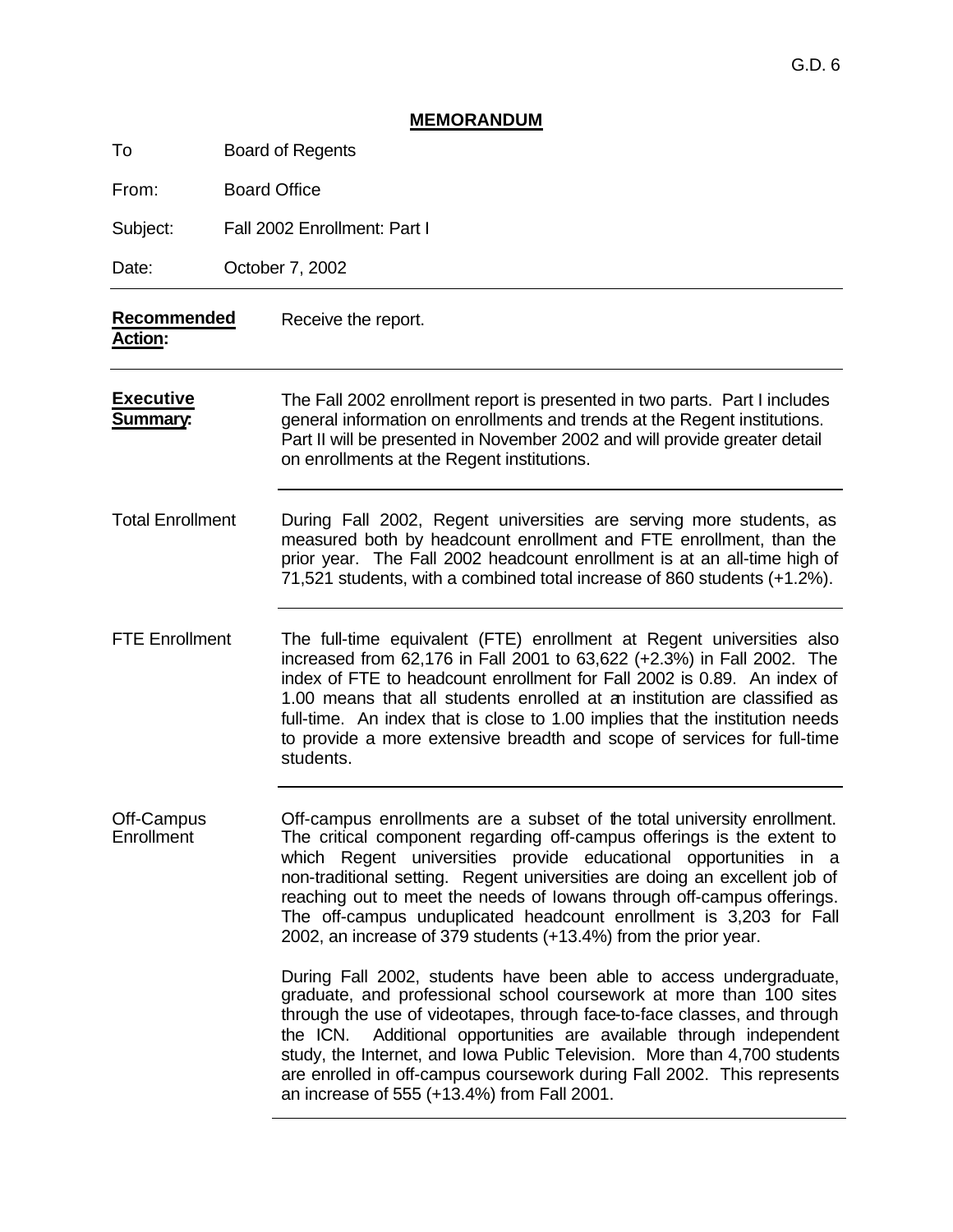## Residence The following categories are used to report residence status:

- Resident (of Iowa)
- Non-resident
- International student

Approximately 72% of all students enrolled at Regent universities are residents of Iowa. The number of resident students remained relatively constant from the prior year. However, during the past 10 years, the number of resident students has increased by 3.4% from 49,765 in Fall 1992 to 51,481 in Fall 2002.

Diversity The following categories, which define underrepresented minority groups, are used to report race/ethnicity of students:

- African-American
- Asian-American
- Hispanic-American
- **Native American**

The number of racial/ethnic minority students at Regent universities increased by 186 students (+3.6%) from 5,184 in Fall 2001 to 5,370 in Fall 2002. However, there were perceptible differences among the universities within certain groups at different educational levels.

- **ó** At SUI, there were decreases in the number of African-American and Native American students; there were increases in the number of Hispanic-American and Asian-American students.
- **ó** At ISU, there were increases in the number of all categories of racial/ethnic minority students.
- **ó** At UNI, there were increases in the number of African-American, Native American, and Hispanic-American students; there was a decrease in the number of Asian-American students.

### Special Schools Total enrollment (on-campus and off-campus) for Regent Special Schools and Price Lab School in Fall 2002 was 993 students. This represents a decrease of 114 students (-10.3%) from the prior year.

- **ó** The Iowa Braille and Sight Saving School enrolled 39 students in oncampus services and 311 students in off-campus services.
- **ó** The Iowa School for the Deaf enrolled 122 students in on-campus programs and 96 students in off-campus programs.
- **ó** Price Lab School enrolled 425 students, all of whom are on-campus students.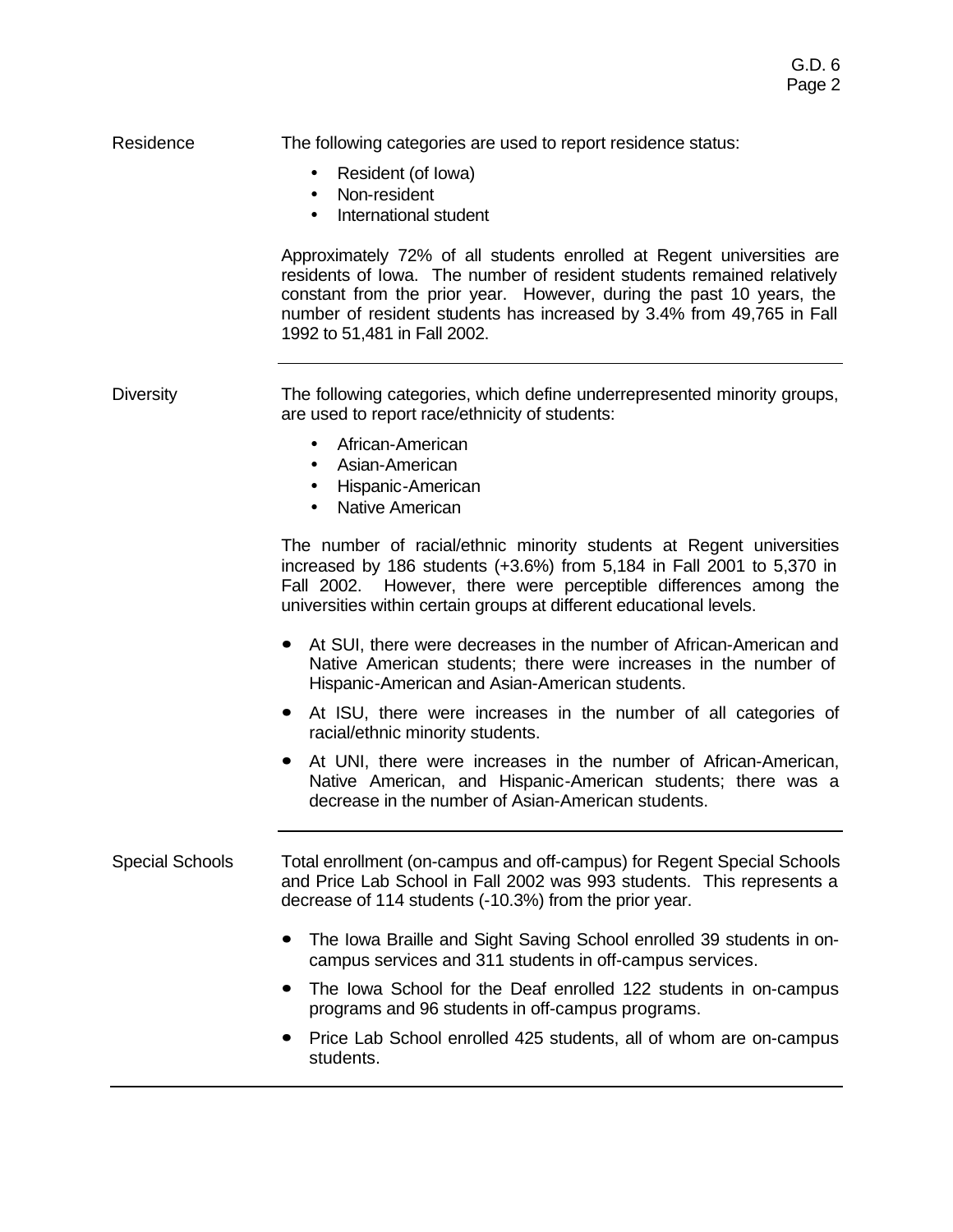| <b>Table of Contents</b>          | A Table of Contents is available on pages 12-13 for reference to specific<br>tables and graphs. |                                                                                                                                                                                             |  |  |  |  |
|-----------------------------------|-------------------------------------------------------------------------------------------------|---------------------------------------------------------------------------------------------------------------------------------------------------------------------------------------------|--|--|--|--|
| <u>Link to Strategic</u><br>Plan: |                                                                                                 | This Report addresses the following Key Result Areas and Action Steps<br>in the Board's Strategic Plan:                                                                                     |  |  |  |  |
|                                   | KRA 1.0.0.0                                                                                     | Become the best public education enterprise in the<br>United States.                                                                                                                        |  |  |  |  |
|                                   | Action Step 1.1.1.6                                                                             | Each<br>university<br>the<br>assess<br>quality<br>οf<br>undergraduate students in the enrollment report.                                                                                    |  |  |  |  |
|                                   | KRA 2.0.0.0                                                                                     | Provide access to educational, research, and<br>service opportunities within the missions of the<br>Regent institutions.                                                                    |  |  |  |  |
|                                   | Action Step 2.1.1.1                                                                             | Annually assess access to Regent universities.                                                                                                                                              |  |  |  |  |
|                                   | Action Step 2.1.2.1                                                                             | Develop and implement effective<br>marketing<br>strategies.                                                                                                                                 |  |  |  |  |
|                                   | Action Step 2.2.1.1                                                                             | Develop recommendations for ongoing assessment<br>of distance education needs in lowa.                                                                                                      |  |  |  |  |
|                                   | Action Step 2.2.1.3                                                                             | enrollment<br>distance<br>education<br>Increase<br>substantially.                                                                                                                           |  |  |  |  |
|                                   | KRA 3.0.0.0                                                                                     | <b>Establish</b><br>policies<br>to<br>encourage<br>continuous<br>improvement of the climate for diversity and ensure<br>equal educational and employment opportunities.                     |  |  |  |  |
|                                   | Action Step 3.1.2.3                                                                             | Include information on diversity in all relevant<br>governance reports.                                                                                                                     |  |  |  |  |
|                                   | Action Step 3.1.2.4                                                                             | Analyze the completed governance reports for their<br>diversity implications.                                                                                                               |  |  |  |  |
|                                   | KRA 4.0.0.0                                                                                     | Meet the objectives of the Board and institutional<br>strategic plans and provide effective stewardship of<br>institutions'<br>federal,<br>the<br>state,<br>and<br>private<br>resources.    |  |  |  |  |
|                                   | Action Step 4.4.1.2                                                                             | Develop processes to collect desired data on an<br>basis<br>utilizing<br>annual<br>existing<br>institutional<br>processes to the extent possible and initiating new<br>processes as needed. |  |  |  |  |
|                                   |                                                                                                 |                                                                                                                                                                                             |  |  |  |  |

- Trends **ó** Each year between Fall 1995 and Fall 2002, the combined enrollment at the Regent universities has grown. This year's enrollment is at an all-time high.
	- **ó** During that time, ISU has had annual increases.
	- **ó** SUI has had increases in five out of the last six years; there was a decrease in Fall 2000.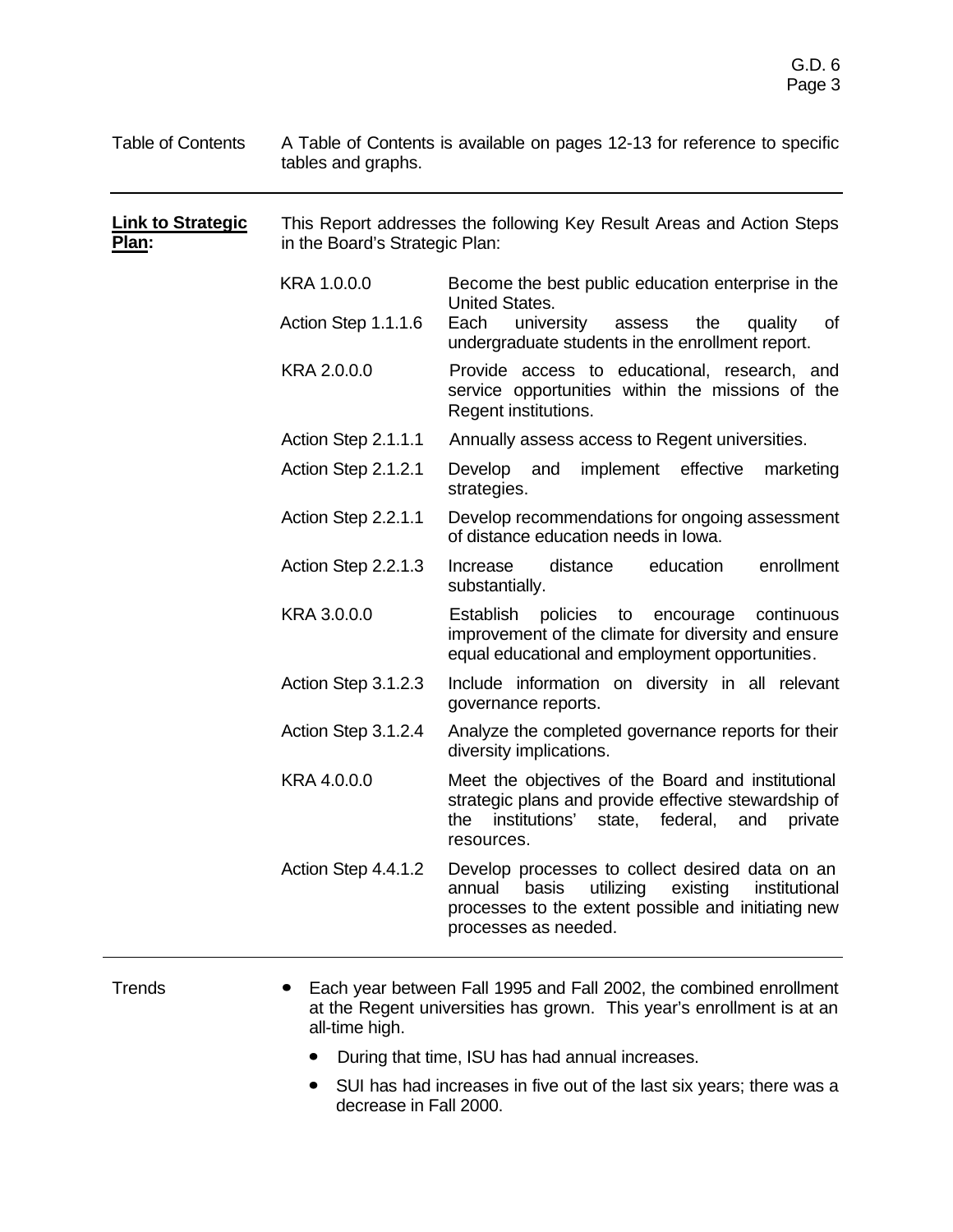- **ó** This is the first year of decrease for UNI since Fall 1995.
- **ó** During the past five years, the proportion of non-resident students has increased from 25.4% to 28.0%. This year, the increase occurred at all educational levels.
- **ó** The number of undergraduate students at Regent universities has grown annually since Fall 1994. The total increase since Fall 1994 has been 5,752 students (+11.5%).
- **ó** This is the first year of a decrease in the number of new freshmen at Regent universities during the last ten years. The total increase since Fall 1992 was 1,904 students (+22.8%). This year, the decrease was 495 students (-4.6%).
- This is the fifth consecutive year that the number of racial/ethnic minority graduate students has decreased at Regent universities.

**Background:** Each October, the Board Office prepares an enrollment report describing the following characteristics:

- **ó** Total enrollment at the Regent universities.
- **ó** Off-campus enrollment at the Regent universities.
- **ó** Enrollment by residence, gender, race/ethnicity, and educational level at the Regent universities.
- **ó** Enrollment at the Regent Special Schools and Price Lab School, using the third Friday in September as the official count date to coincide with the reporting date for the Iowa Department of Education.

Purpose of Report The purpose of the report is to enable the Board of Regents to monitor the accomplishment of goals contained in the Board's Strategic Plan and to evaluate the need for new policy development in specific areas.

#### **Analysis:**

**Total Enrollment (Table 1, Graph 1) Performance** Indicators 38 & 41

During the past ten years, the total headcount enrollment increased by 4,914 students (+7.4%) from 66,607 to 71,521. Enrollment changes from Fall 2001 to Fall 2002 are described below.

| <b>INSTITUTION</b> | <b>FALL 2001</b> | <b>FALL 2002</b> | <b>CHANGE</b> | % CHANGE |
|--------------------|------------------|------------------|---------------|----------|
| <b>SUI</b>         | 28,768           | 29,697           | +929          | $+3.2\%$ |
| <b>ISU</b>         | 27,823           | 27,898           | $+75$         | $+0.3%$  |
| UNI                | 14,070           | 13,926           | -144          | $-1.0\%$ |
| TOTAL              | 70,661           | 71,521           | +860          | $+1.2%$  |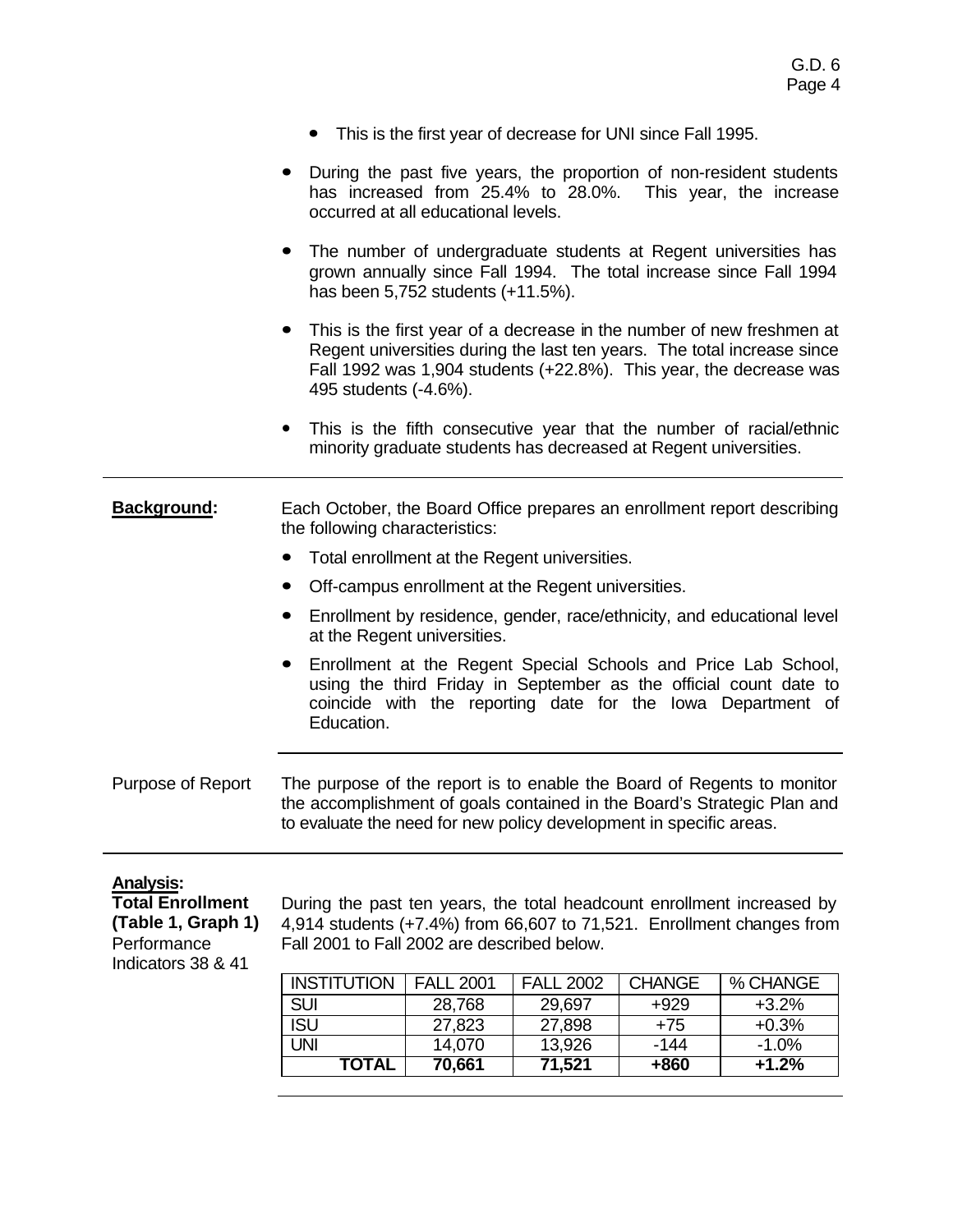G.D. 6 Page 5

Residents of Iowa (Table 5, Graph 2)

| (Table 5, Graph 2)       | <b>SUI</b>   | 18,482           | 18,774           | $+292$        | $+1.6%$  |
|--------------------------|--------------|------------------|------------------|---------------|----------|
|                          | <b>ISU</b>   | 20,024           | 19,926           | -98           | $-0.5%$  |
|                          | <b>UNI</b>   | 13,010           | 12,781           | $-229$        | $-1.8%$  |
|                          | <b>TOTAL</b> | 51,516           | 51,481           | $-35$         | $0.0\%$  |
|                          |              |                  |                  |               |          |
|                          |              |                  |                  |               |          |
| Racial/ethnic            | <b>SUI</b>   | <b>FALL 2001</b> | <b>FALL 2002</b> | <b>CHANGE</b> | % CHANGE |
| <b>Minority Students</b> | African-Am.  | 677              | 672              | $-5$          | $-0.7%$  |
| (Tables 6, 23,           | Native Am.   | 125              | 121              | $-4$          | $-3.2\%$ |
| Graphs 6, 6a, 6b,        | Hispanic-Am. | 695              | 726              | $+31$         | $+4.5%$  |
| 6c)                      | Asian-Am.    | 1,022            | 1,049            | $+27$         | $+2.6%$  |
|                          | <b>TOTAL</b> | 2,519            | 2,568            | +49           | $+1.9%$  |
|                          |              |                  |                  |               |          |
|                          | <b>ISU</b>   | <b>FALL 2001</b> | <b>FALL 2002</b> | <b>CHANGE</b> | % CHANGE |
|                          | African-Am.  | 706              | 747              | $+41$         | $+5.8%$  |
|                          | Native Am.   | 79               | 82               | $+3$          | $+3.8%$  |
|                          | Hispanic-Am. | 487              | 503              | $+16$         | $+3.3%$  |
|                          | Asian-Am.    | 671              | 707              | $+36$         | $+5.4%$  |
|                          | <b>TOTAL</b> | 1,943            | 2,039            | $+96$         | $+4.9%$  |
|                          |              |                  |                  |               |          |
|                          | UNI          | <b>FALL 2001</b> | <b>FALL 2002</b> | <b>CHANGE</b> | % CHANGE |
|                          | African-Am.  | 370              | 397              | $+27$         | $+7.3%$  |
|                          | Native Am.   | 30               | 31               | $+1$          | $+3.3%$  |
|                          | Hispanic-Am. | 180              | 207              | $+27$         | +15.0%   |
|                          | Asian-Am.    | 142              | 128              | $-14$         | $-9.9\%$ |
|                          | <b>TOTAL</b> | 722              | 763              | $+41$         | $+5.7%$  |

INSTITUTION | FALL 2001 | FALL 2002 | CHANGE | % CHANGE

| Undergraduate     | <b>INSTITUTION</b> | <b>FALL 2001</b> | <b>FALL 2002</b> | <b>CHANGE</b> | % CHANGE |
|-------------------|--------------------|------------------|------------------|---------------|----------|
| <b>Enrollment</b> | <b>SUI</b>         | 19,603           | 20,487           | +884          | $+4.5%$  |
| (Table 5U)        | <b>ISU</b>         | 23,060           | 22,999           | -61           | $-0.3%$  |
|                   | UNI                | 12.474           | 12,282           | $-192$        | $-1.5%$  |
|                   | <b>TOTAL</b>       | 55,137           | 55,768           | $+631$        | $+1.1%$  |

| Residents of Iowa | <b>INSTITUTION</b> | <b>FALL 2001</b> | <b>FALL 2002</b> | <b>CHANGE</b> | % CHANGE |
|-------------------|--------------------|------------------|------------------|---------------|----------|
| (Table 5U)        | <b>SUI</b>         | 13,284           | 13,769           | +485          | $+3.7%$  |
|                   | <b>ISU</b>         | 17,674           | 17,586           | $-88$         | $-0.5%$  |
|                   | UNI                | 11.754           | 11,504           | $-250$        | $-2.1%$  |
|                   | <b>TOTAL</b>       | 42.712           | 42,859           | $+147$        | $+0.3%$  |
|                   |                    |                  |                  |               |          |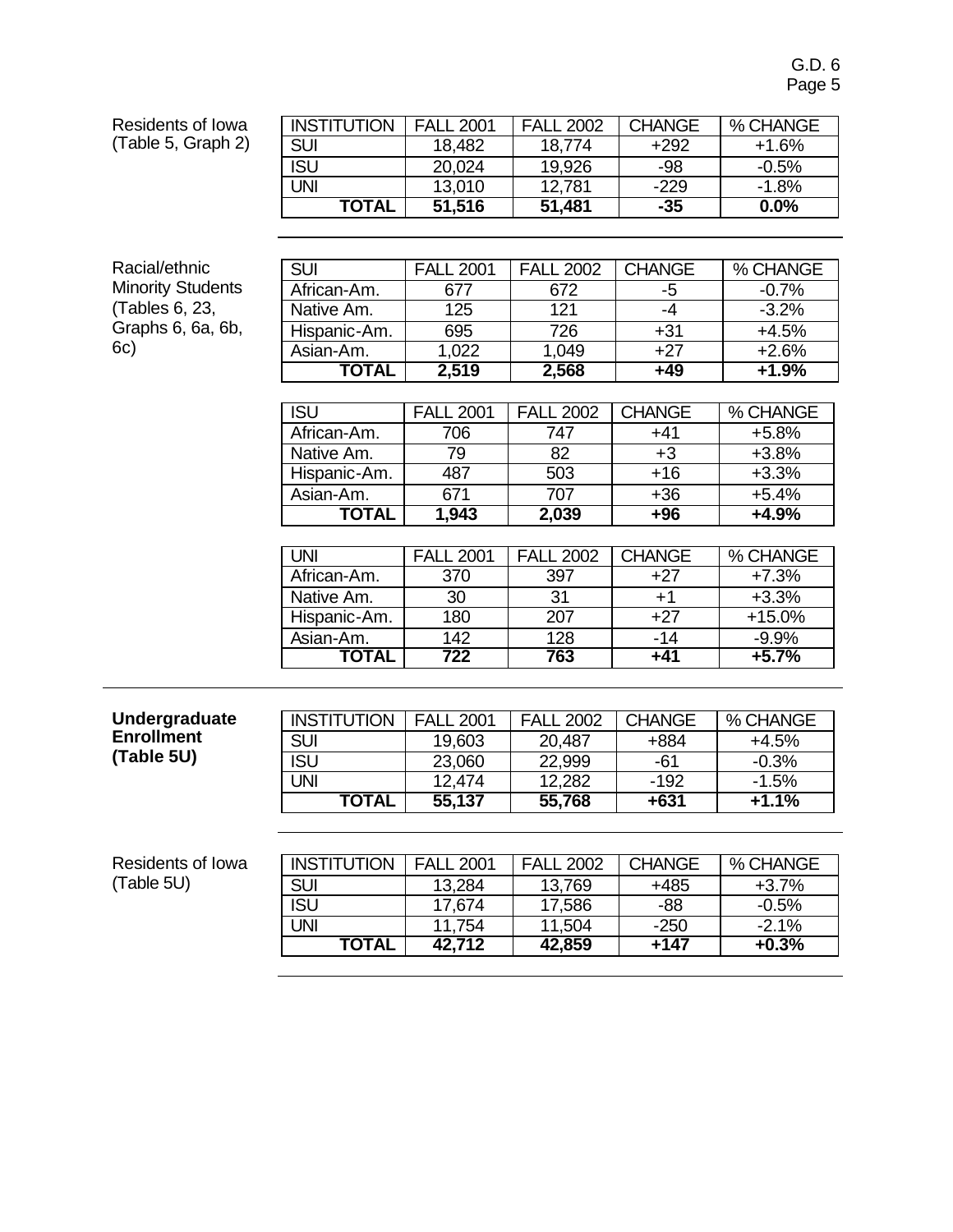G.D. 6 Page 6

Racial/ethnic Minority Students (Tables 6U, 7U)

Undergraduate enrollment of racial/ethnic minority students increased by 187 (+4.8%) from 3,922 in Fall 2001 to 4,109 in Fall 2002.

| SUI          | <b>FALL 2001</b> | <b>FALL 2002</b> | <b>CHANGE</b> | % CHANGE |
|--------------|------------------|------------------|---------------|----------|
| African-Am.  | 455              | 456              | $+1$          | $+0.2%$  |
| Native Am.   |                  | 62               | -9            | $-12.7%$ |
| Hispanic-Am. | 453              | 481              | $+28$         | $+6.2%$  |
| Asian-Am.    | 638              | 680              | $+42$         | $+6.6%$  |
| TOTAL        | 1.617            | 1,679            | +62           | $+3.8%$  |

| ISU          | <b>FALL 2001</b> | <b>FALL 2002</b> | <b>CHANGE</b> | % CHANGE |
|--------------|------------------|------------------|---------------|----------|
| African-Am.  | 604              | 639              | $+35$         | $+5.8%$  |
| Native Am.   | 69               | 72               | +3            | $+4.3%$  |
| Hispanic-Am. | 423              | 440              | $+17$         | $+4.0%$  |
| Asian-Am.    | 598              | 631              | $+33$         | $+5.5%$  |
| TOTAL        | 1,694            | 1,782            | +88           | $+5.2%$  |

| UNI          | <b>FALL 2001</b> | <b>FALL 2002</b> | <b>CHANGE</b> | % CHANGE |
|--------------|------------------|------------------|---------------|----------|
| African-Am.  | 296              | 319              | $+23$         | $+7.8%$  |
| Native Am.   | 27               | 25               | $-2^{\circ}$  | $-7.4%$  |
| Hispanic-Am. | 161              | 195              | $+34$         | $+21.1%$ |
| Asian-Am.    | 127              | 109              | $-18$         | $-14.2%$ |
| TOTAL        | 611              | 648              | +37           | $+6.1%$  |

| <b>Graduate</b>   | <b>INSTITUTION</b> | <b>FALL 2001</b> | <b>FALL 2002</b> | <b>CHANGE</b> | % CHANGE |
|-------------------|--------------------|------------------|------------------|---------------|----------|
| <b>Enrollment</b> | <b>SUI</b>         | 5,319            | 5,347            | $+28$         | $+0.5%$  |
| (Table 5G)        | ISU                | 4,363            | 4,499            | $+136$        | $+3.1%$  |
|                   | UNI                | 1,596            | 1,644            | $+48$         | $+3.0\%$ |
|                   | <b>TOTAL</b>       | 11,278           | 11,490           | +212          | $+1.9%$  |

| Residents of Iowa | <b>INSTITUTION</b> | <b>FALL 2001</b> | <b>FALL 2002</b> | <b>CHANGE</b> | % CHANGE |
|-------------------|--------------------|------------------|------------------|---------------|----------|
| (Table 5G)        | SUI                | 2.274            | 2,196            | -78           | $-3.4%$  |
|                   | ISU                | 2,098            | 2,087            | -11           | $-0.5%$  |
|                   | JNI                | 1,256            | .277             | $+21$         | $+1.7%$  |
|                   | <b>TOTAL</b>       | 5,628            | 5,560            | -68           | $-1.2%$  |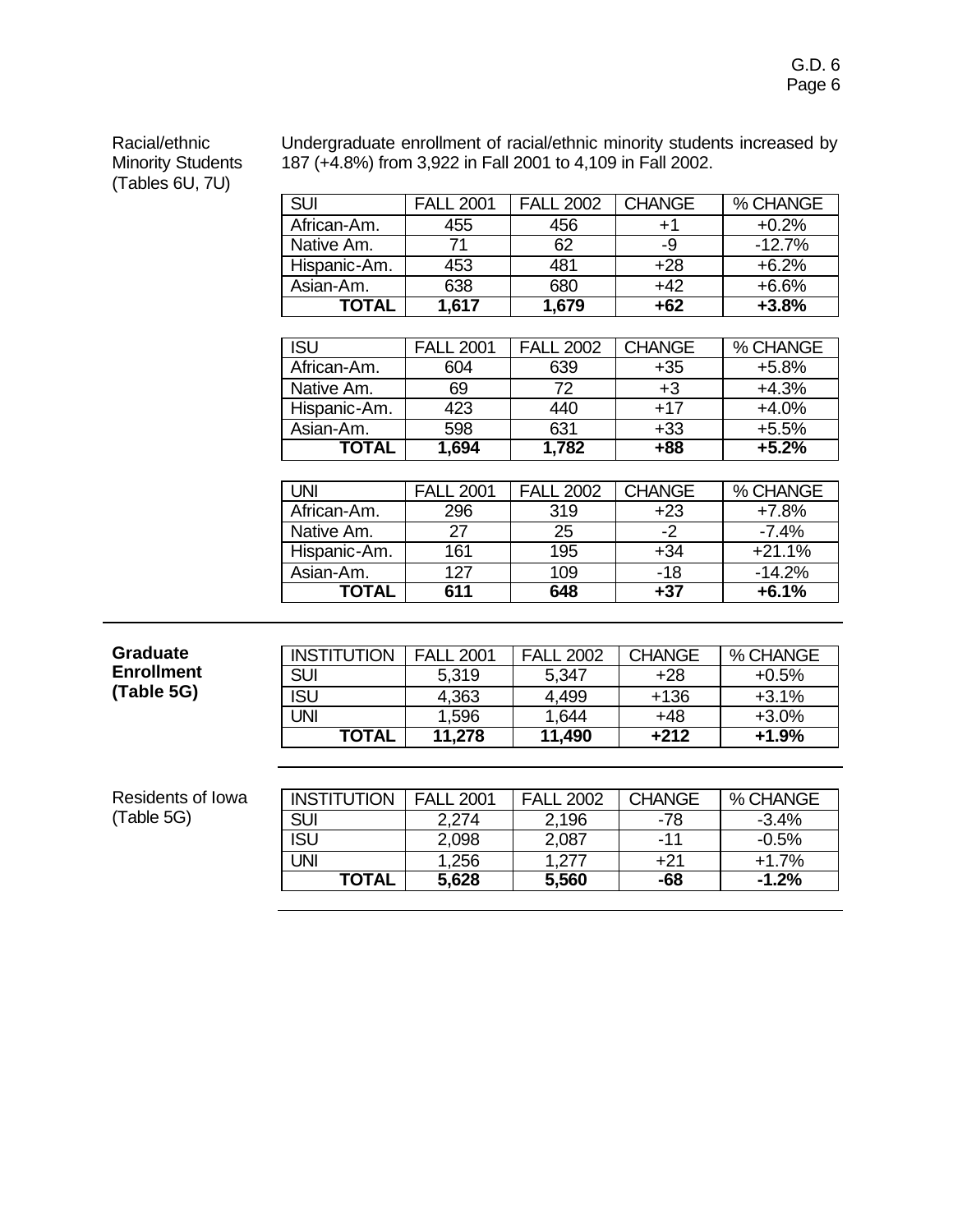Racial/ethnic Minority Students (Tables 6G, 7G)

Graduate enrollment of racial/ethnic minority students at Regent universities decreased by 5 students (-0.6%) from 810 in Fall 2001 to 805 in Fall 2002.

| <b>SUI</b>   | <b>FALL 2001</b> | <b>FALL 2002</b> | <b>CHANGE</b> | % CHANGE |
|--------------|------------------|------------------|---------------|----------|
| African-Am.  | 134              | 131              | -3            | $-2.2%$  |
| Native Am.   | 28               | 29               | $+1$          | $+3.6%$  |
| Hispanic-Am. | 131              | 131              |               | 0.0%     |
| Asian-Am.    | 165              | 148              | -17           | $-10.3%$ |
| TOTAL        | 458              | 439              | $-19$         | $-4.1%$  |

| <b>ISU</b>   | <b>FALL 2001</b> | <b>FALL 2002</b> | <b>CHANGE</b> | % CHANGE |
|--------------|------------------|------------------|---------------|----------|
| African-Am.  | 101              | 106              | +5            | $+5.0%$  |
| Native Am.   |                  |                  | $+1$          | $+12.5%$ |
| Hispanic-Am. | 63               | 62               | -1            | $-1.6%$  |
| Asian-Am.    | 69               | 74               | +5            | $+7.2%$  |
| ιΩΤΩι        | 241              | 251              | +10           | +4.1%    |

| UNI          | <b>FALL 2001</b> | <b>FALL 2002</b> | <b>CHANGE</b> | % CHANGE  |
|--------------|------------------|------------------|---------------|-----------|
| African-Am.  | 74               | 78               | +4            | $+5.4%$   |
| Native Am.   |                  |                  | $+3$          | $+100.0%$ |
| Hispanic-Am. | 19               | 12               | -7            | $-36.8%$  |
| Asian-Am.    | 15               | 19               | +4            | $+26.7%$  |
| TOTAL        | 111              | 115              | +4            | $+3.6%$   |

**Professional School Enrollment (Table 5P)**

- **ó** At SUI, professional schools include the College of Law, College of Medicine, College of Pharmacy, College of Dentistry, and Tippie School of Management.
- **ó** The College of Veterinary Medicine is the only professional school at ISU.

| <b>INSTITUTION</b> | FAII<br>2001 | <b>FAII</b><br>2002 | <b>CHANGE</b> | % CHANGE |
|--------------------|--------------|---------------------|---------------|----------|
| <b>SUI</b>         | 3,846        | 3,863               | +17           | $+0.4%$  |
| ISU                | 400          | 400                 |               | 0.0%     |
| <b>TOTAL</b>       | 4,246        | 4,263               | +17           | $+0.4%$  |

| Residents of Iowa | <b>INSTITUTION</b> | <b>FALL 2001</b> | <b>FALL 2002</b> | <b>CHANGE</b> | % CHANGE |
|-------------------|--------------------|------------------|------------------|---------------|----------|
| (Table 5P)        | <b>SUI</b>         | 2,924            | 2,809            | $-115$        | $-3.9\%$ |
|                   | <b>ISL</b>         | 252              | 253              | ∓1            | $+0.4%$  |
|                   | <b>TOTAL</b>       | 3.176            | 3,062            | -114          | $-3.6%$  |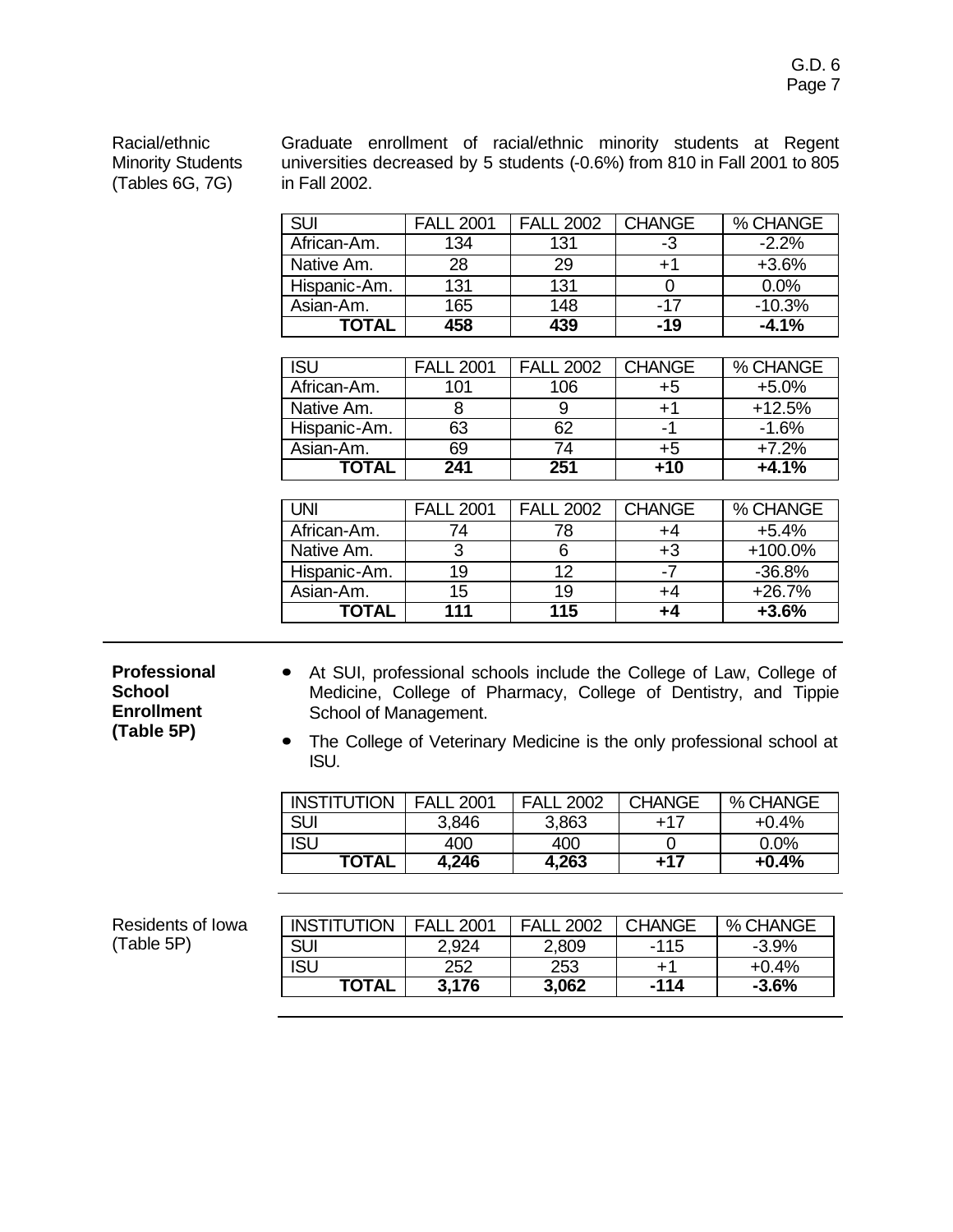Racial/ethnic Minority Students (Tables 6P, 7P)

Professional school enrollment of ethnic/minority students at Regent universities increased by 6 (+1.3%) from 452 in Fall 2001 to 458 in Fall 2002.

| <b>SUI</b>   | <b>FALL 2001</b> | <b>FALL 2002</b> | <b>CHANGE</b> | % CHANGE |
|--------------|------------------|------------------|---------------|----------|
| African-Am.  | 88               | 85               | -3            | $-3.4%$  |
| Native Am.   | 26               | 30               | +4            | $+15.4%$ |
| Hispanic-Am. | 111              | 114              | +3            | $+2.7%$  |
| Asian-Am.    | 219              | 221              | +2            | $+0.9%$  |
| TOTAL        | 444              | 450              | +6            | $+1.4%$  |

| ISU          | <b>FALL 2001</b> | <b>FALL 2002</b> | <b>CHANGE</b> | % CHANGE  |
|--------------|------------------|------------------|---------------|-----------|
| African-Am.  |                  |                  |               | 0.0%      |
| Native Am.   |                  |                  | -1            | $-50.0\%$ |
| Hispanic-Am. |                  |                  |               | 0.0%      |
| Asian-Am.    |                  |                  | +1            | $+25.0%$  |
| ΤΩΤΔΙ        |                  |                  |               | $0.0\%$   |

#### **New Freshman Enrollment (Table 5F)**

New freshman enrollment is an important planning component for universities as they project enrollments for coming years.

| <b>INSTITUTION</b> | <b>FALL 2001</b> | <b>FALL 2002</b> | <b>CHANGE</b> | % CHANGE |
|--------------------|------------------|------------------|---------------|----------|
| <b>SUI</b>         | 4,005            | 4,184            | $+179$        | $+4.5%$  |
| <b>ISU</b>         | 4,654            | 4,219            | -435          | $-9.3%$  |
| UNI                | 2,104            | 1,865            | $-239$        | $-11.4%$ |
| <b>TOTAL</b>       | 10,763           | 10,268           | -495          | $-4.6\%$ |

| Residents of Iowa |  |
|-------------------|--|
| (Table 5F)        |  |

| <b>INSTITUTION</b> | <b>FALL 2001</b> | <b>FALL 2002</b> | <b>CHANGE</b> | % CHANGE |
|--------------------|------------------|------------------|---------------|----------|
| <b>SUI</b>         | 2,356            | 2,485            | $+129$        | $+5.5%$  |
| <b>ISU</b>         | 3,314            | 3,046            | $-268$        | $-8.1\%$ |
| UNI                | 1,979            | 1,743            | $-236$        | $-11.9%$ |
| TOTAL              | 7,649            | 7,274            | $-375$        | $-4.9\%$ |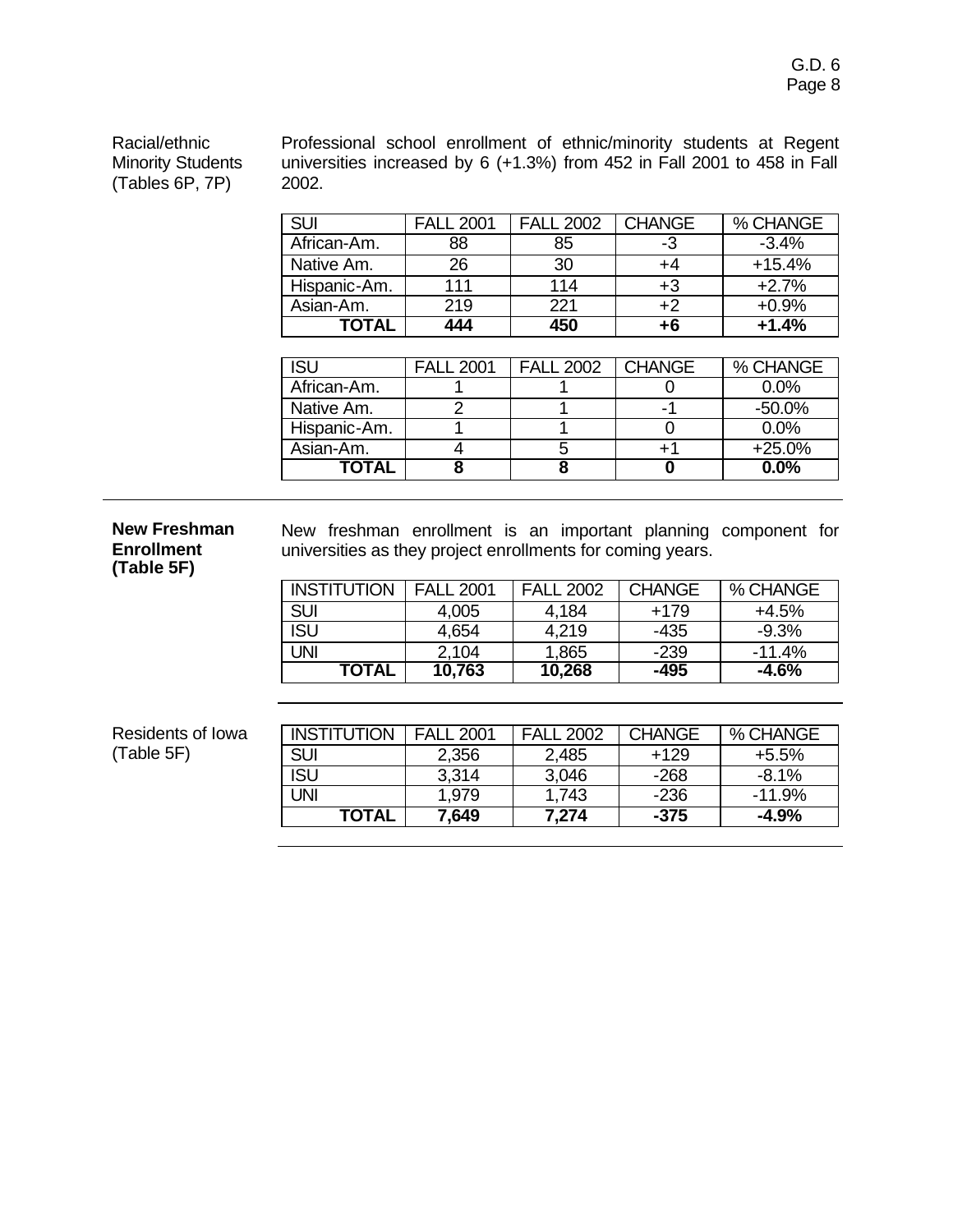Racial/ethnic Minority Students (Tables 6F, 7F)

Enrollment of new freshmen who are racial/ethnic minority students at Regent universities decreased by 91 (-10.1%) from 904 in Fall 2001 to 813 in Fall 2002.

| <b>SUI</b>   | <b>FALL 2001</b> | <b>FALL 2002</b> | <b>CHANGE</b> | % CHANGE |
|--------------|------------------|------------------|---------------|----------|
| African-Am.  | 99               |                  | $-22$         | $-22.2%$ |
| Native Am.   | 10               | 11               | $+1$          | $+10.0%$ |
| Hispanic-Am. | 110              | 101              | -9            | $-8.2%$  |
| Asian-Am.    | 154              | 154              |               | 0.0%     |
| TOTAL        | 373              | 343              | -30           | $-8.0\%$ |

| <b>ISU</b>   | <b>FALL 2001</b> | <b>FALL 2002</b> | <b>CHANGE</b> | % CHANGE |
|--------------|------------------|------------------|---------------|----------|
| African-Am.  | 147              | 136              | -11           | $-7.5\%$ |
| Native Am.   | 12               | 13               | $+1$          | $+8.3%$  |
| Hispanic-Am. | 102              | 86               | $-16$         | $-15.7%$ |
| Asian-Am.    | 150              | 136              | $-14$         | $-9.3%$  |
| ΤΟΤΑL        | 411              | 371              | -40           | $-9.7%$  |

| UNI          | <b>FALL 2001</b> | <b>FALL 2002</b> | <b>CHANGE</b> | % CHANGE |
|--------------|------------------|------------------|---------------|----------|
| African-Am.  |                  |                  | $+7$          | $+11.7%$ |
| Native Am.   |                  | ຈ                | $+1$          | +50.0%   |
| Hispanic-Am. | 27               | 16               | -11           | $-40.7%$ |
| Asian-Am.    | 31               | 13               | $-18$         | $-58.1%$ |
| TOTAL        | 120              | 99               | -21           | $-17.5%$ |

**Full-Time Equivalent Enrollment (Tables 1, 2)** Full-time equivalent (FTE) enrollments result from converting the enrollment of part-time students to an equivalent number of full-time students. An undergraduate who is considered full-time carries 15.5 credit hours per semester. A graduate student who is considered fulltime carries 9 credit hours per semester.

| <b>INSTITUTION</b> | <b>FALL 2001</b> | <b>FALL 2002</b> | <b>CHANGE</b> | % CHANGE |
|--------------------|------------------|------------------|---------------|----------|
| <b>SUI</b>         | 24,824           | 26,068           | $+1,244$      | $+5.0\%$ |
| <b>ISU</b>         | 25,271           | 25,675           | $+404$        | $+1.6%$  |
| UNI                | 12,081           | 11,879           | $-202$        | $-1.7%$  |
| TOTAL              | 62,176           | 63,622           | $+1,446$      | $+2.3%$  |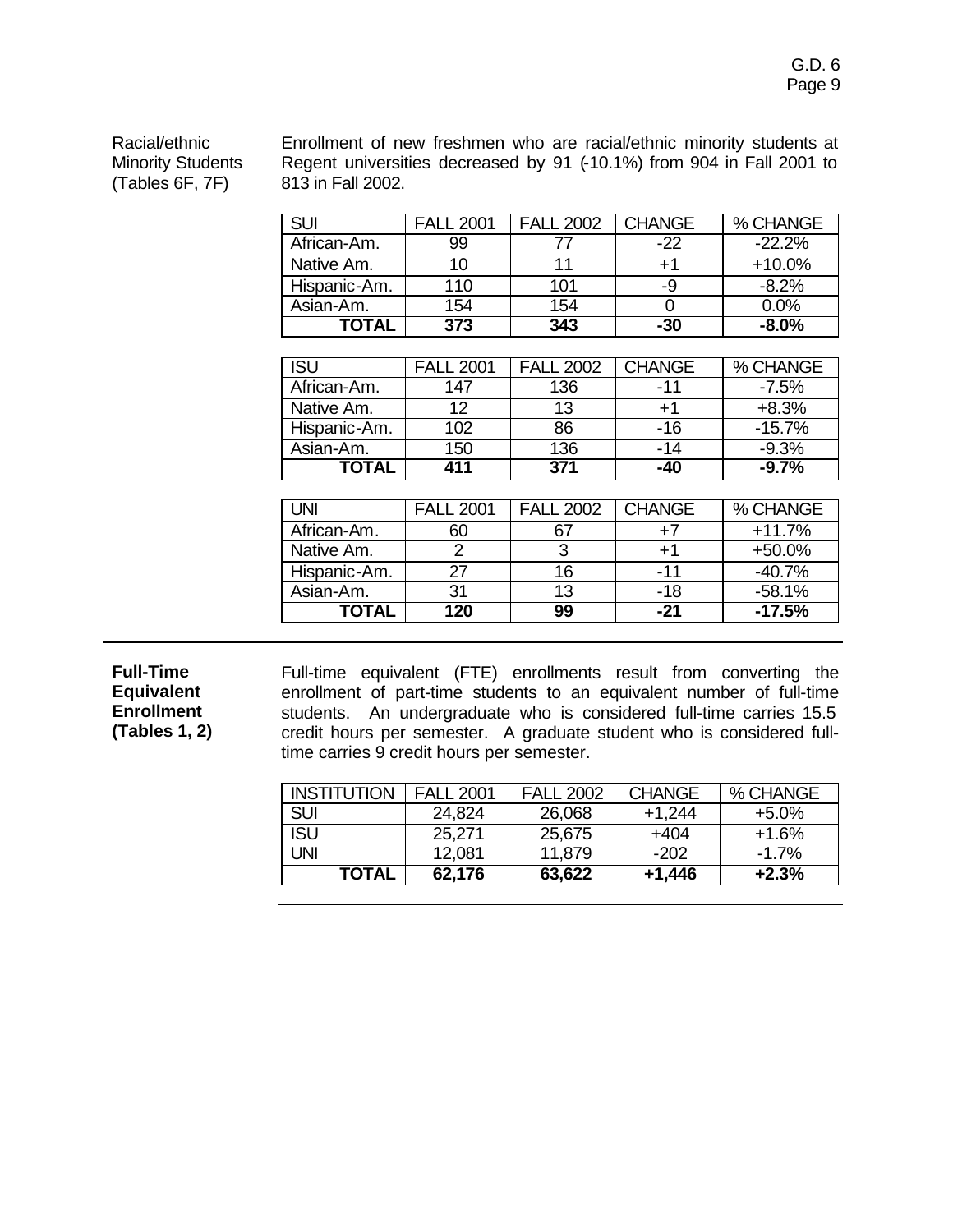FTE to HC Index Indices of FTE to headcount enrollment depict FTE enrollments as proportions of headcount enrollments.

| <b>INSTITUTION</b> | FALL 2001 FTE TO | FALL 2002 FTE TO |  |
|--------------------|------------------|------------------|--|
|                    | <b>HC INDEX</b>  | <b>HC INDEX</b>  |  |
| <b>SUI</b>         | 0.86             | 0.88             |  |
| <b>ISU</b>         | 0.91             | 0.92             |  |
| UNI                | 0.86             | 0.85             |  |
| <b>TOTAL</b>       | 0.88             | 0.89             |  |

**Off-Campus Unduplicated Enrollment (Table 2)**

During Fall 2002, the off-campus unduplicated headcount was 3,203. This represents an increase of 379 students (+13.4%) from the prior year. Most students are enrolled on a part-time basis. The FTE index is .42.

|                  | <b>SUI</b> | <b>ISU</b> | <b>UNI</b> | <b>TOTAL</b> |
|------------------|------------|------------|------------|--------------|
| <b>HEADCOUNT</b> |            |            |            |              |
| Resident         | 1,296      | 676        | 503        | 2,475        |
| Non-Resident     | 362        | 242        | 124        | 728          |
| <b>TOTAL</b>     | 1,658      | 918        | 627        | 3,203        |
|                  |            |            |            |              |
| FTE.             |            |            |            |              |
| Resident         | 585        | 261        | 223        | 1,069        |
| Non-Resident     | 155        | 89         | 40         | 284          |
| <b>TOTAL</b>     | 740        | 350        | 263        | 1,353        |

Off-Campus Duplicated **Enrollment** (Tables 2A)

During Fall 2002, there are 4,709 students enrolled in off-campus coursework offered by the Regent universities. This is an increase of 555 (+13.4%) from Fall 2001. Coursework in systems engineering, statistics, nursing, agriculture, library studies, and a myriad of other subjects are being offered throughout the state from "Anamosa to Woodbine."

|                   | SUI   | ISU   | UNI | TOTAL |
|-------------------|-------|-------|-----|-------|
| <b>ENROLLMENT</b> |       |       |     |       |
| Undergraduate     | 438   | 814   | 212 | 1,464 |
| Graduate          | 665   | 831   | 629 | 2,125 |
| Professional      | 1,120 |       | NA  | 1,120 |
| TOTAL             | 2,223 | 1,645 | 841 | 4,709 |

**Graduates (Table 20)**

During the 2001-2002 academic year, there were 13,283 graduates who earned 14,106 degrees at the Regent universities. The number of graduates increased by 3.4% (+434) from the prior year.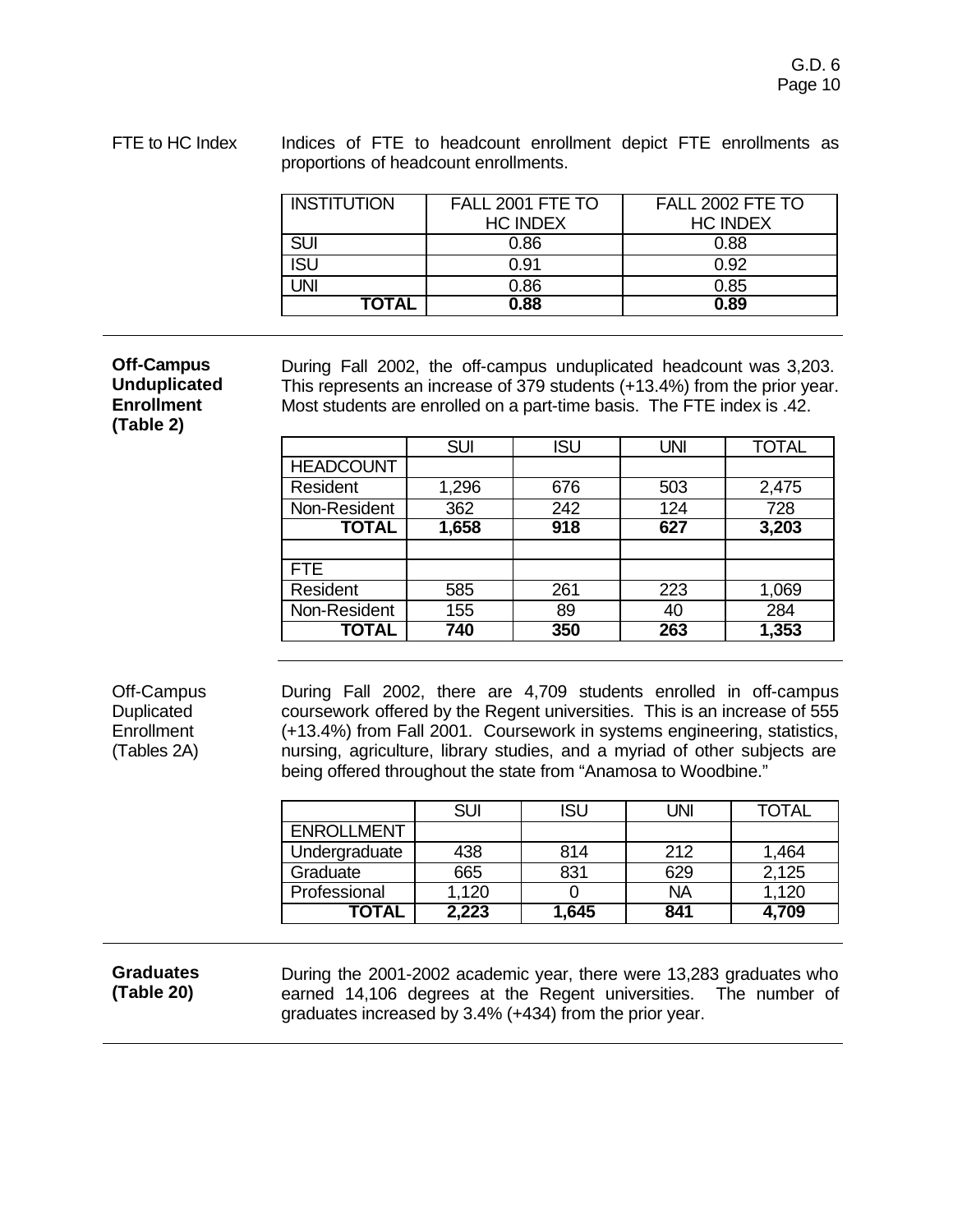| <b>Regent Special</b><br><b>Schools and Price</b><br><b>Lab School</b>                                       | Close working relationships with local schools, area education agencies,<br>parents, and community groups have positively affected enrollments and<br>services offered by Regent Special Schools and Price Lab School.                                                                                                                                     |  |  |
|--------------------------------------------------------------------------------------------------------------|------------------------------------------------------------------------------------------------------------------------------------------------------------------------------------------------------------------------------------------------------------------------------------------------------------------------------------------------------------|--|--|
| (Tables SS1, SS2,<br><b>SS3, SS4)</b><br><b>Performance</b><br>Indicators 38 & 41<br><b>Total Enrollment</b> | The total on-campus and off-campus enrollment for Fall 2002 at Regent<br>Special School and Price Lab School is 993 students, which is a<br>decrease of 114 students (-10.3%) from the prior year. Of this number,<br>586 (59.0%) students receive services on-campus and 407 (41.0%)<br>students receive off-campus services.                             |  |  |
| lowa Braille and<br><b>Sight Saving</b><br>School                                                            | The total on-campus enrollment is 39. There are two racial/ethnic<br>minority students; this represents 5.1% of the total on-campus<br>All of the students are residents of lowa.<br>enrollment.<br>The total<br>off-campus enrollment is 311. These students receive instruction as well<br>as orientation and mobility services from itinerant teachers. |  |  |
| lowa School for the<br>Deaf                                                                                  | The total on-campus enrollment is 122. There are 23 racial/ethnic<br>minority students; this represents 20.7% of the total on-campus<br>enrollment. Eleven students (9.0%) are residents of Nebraska. The total<br>off-campus enrollment is 96.                                                                                                            |  |  |
| <b>Price Lab School</b>                                                                                      | The total enrollment is 425. There are 109 racial/ethnic minority<br>students; this represents 25.6% of the total enrollment. All of the<br>students at the School are residents of lowa.                                                                                                                                                                  |  |  |

Dana Lonzalez Approved:

Vichole / podeud

Gregory S. Nichols

dg/h:/enroll/2002/octgd6.doc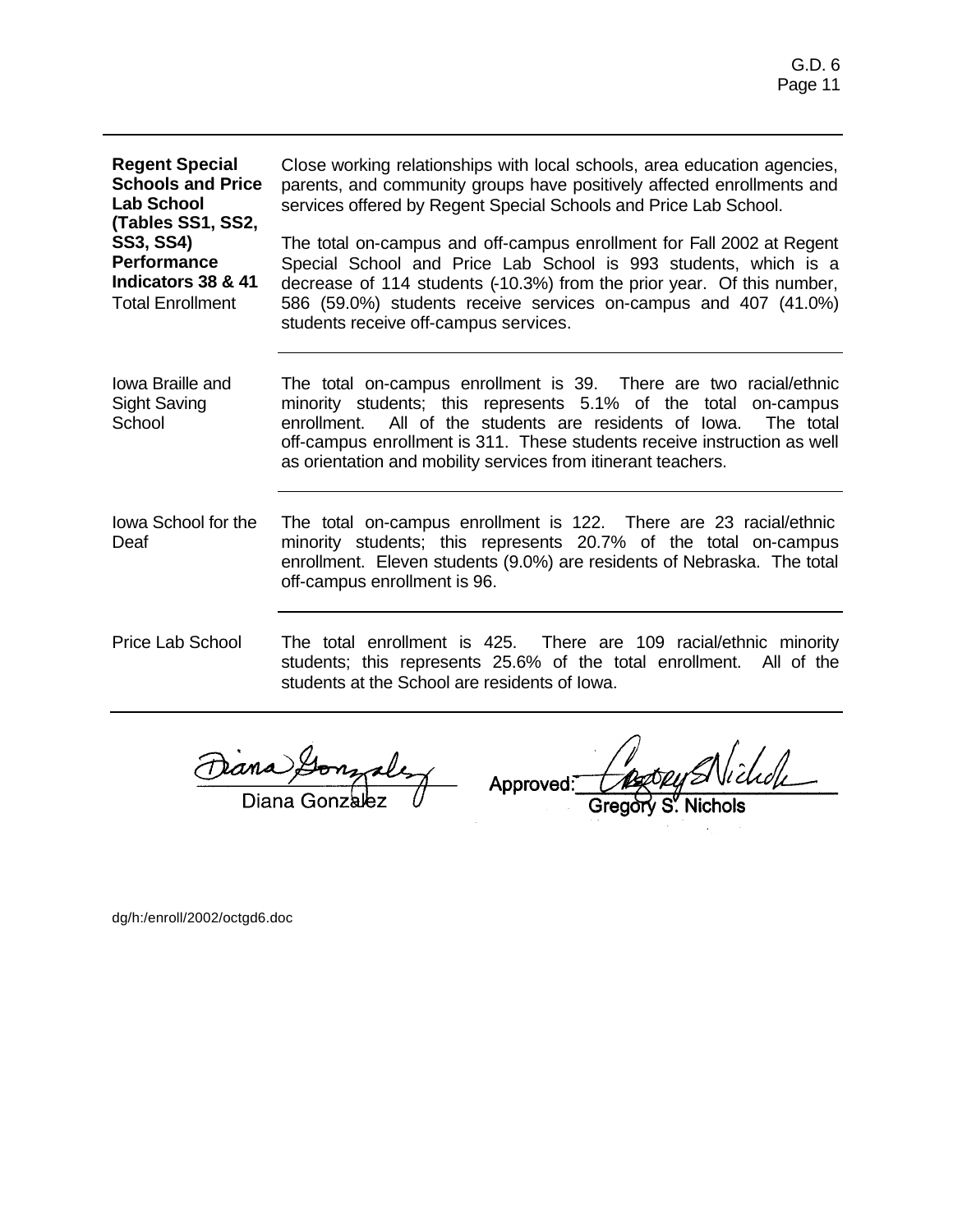# **TABLE OF CONTENTS FOR TABLES AND CHARTS**

| Table 1 - Headcount and FTE Enrollment by Residence                          | 14-15     |
|------------------------------------------------------------------------------|-----------|
| Graph 1 - Headcount Enrollment by University                                 | 16        |
| Table 2 – Off-Campus Headcount and FTE Enrollment                            | $17 - 18$ |
| Map 1 – Off-Campus Enrollment by County                                      | 19        |
| Table 2A - University of Iowa                                                | $20 - 22$ |
| Table 2A - Iowa State University                                             | 23-26     |
| Table 2A - University of Northern Iowa                                       | $27 - 30$ |
| Table 5 - Ten-Year Headcount Enrollment by Residence                         | 31        |
| Graph 2 - Ten-Year Headcount Enrollment by University                        | 32        |
| Table 5F - Ten-Year Headcount of Freshmen                                    | 33        |
| Table 5G - Ten-Year Headcount of Graduate Students                           | 34        |
| Table 5P - Ten-Year Headcount of Professional Students                       | 35        |
| Table 5U - Ten-Year Headcount of Undergraduates                              | 36        |
| Table 6 – Headcount Enrollment by Race/Ethnicity, Gender, Residence          | 37        |
| Graph 6 - Total Enrollment of Minorities (1992-2002)                         | 38        |
| Table 23 - Enrollment of Minorities (1992-2002)                              | 39        |
| Table 6a - University of Iowa                                                | 40        |
| Graph 6a - SUI Enrollment of Minorities                                      | 41        |
| Table 6b - Iowa State University                                             | 42        |
| Graph 6b - ISU Enrollment of Minorities                                      | 43        |
| Table 6c - University of Northern Iowa                                       | 44        |
| Graph 6c - UNI Enrollment of Minorities                                      | 45        |
| Table 6F – Entering Freshmen Enrollment by Race/Ethnicity, Gender, Residence | 46        |
| Table 6F - University of Iowa                                                | 47        |
| Table 6F - Iowa State University                                             | 48        |
| Table 6F - University of Northern Iowa                                       | 49        |
| Table 6G - Graduate Student Enrollment by Race/Ethnicity, Gender, Residence  | 50        |
| Table 6G - University of Iowa                                                | 51        |
| Table 6G - Iowa State University                                             | 52        |
| Table 6G - University of Northern Iowa                                       | 53        |
| Table 6P - Professional Student Enrollment by Race/Ethnicity                 | 54        |
| Table 6U - Undergraduate Enrollment by Race/Ethnicity                        | 55        |
| Table 6U - University of Iowa                                                | 56        |
| Table 6U - Iowa State University                                             | 57        |
| Table 6U - University of Northern Iowa                                       | 58        |